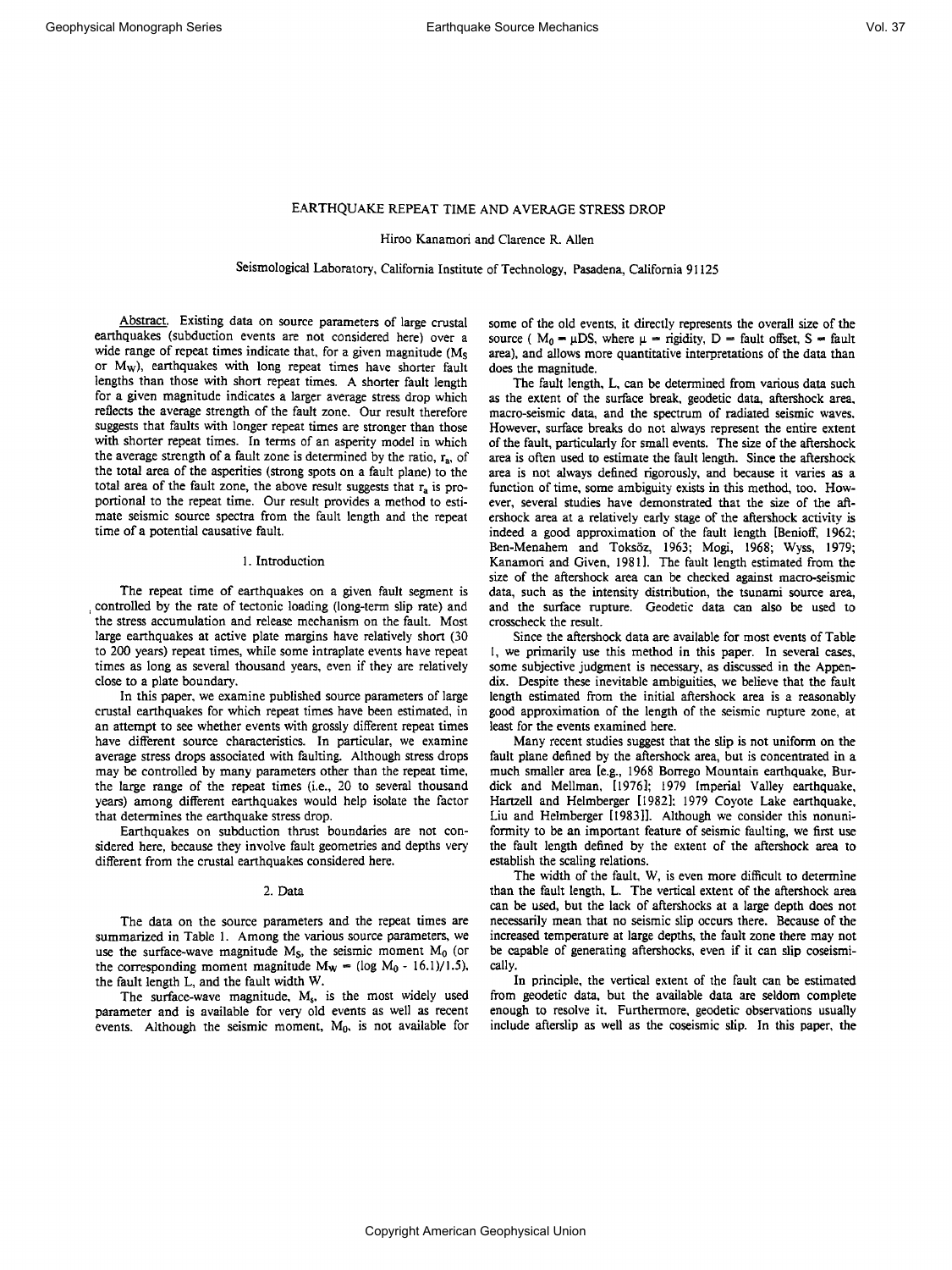| Event                 | Ms  | Mw  | $M_{\odot}$         | L    | W    | S                  | t                      |
|-----------------------|-----|-----|---------------------|------|------|--------------------|------------------------|
|                       |     |     | $(10^{27}$ dyne-cm) | (km) | (km) | (km <sup>2</sup> ) | (years)                |
| Alaska, 1958          | 7.9 | 7.8 | 7.0                 | 300  | 16   | 4800               | 60-110                 |
| Borah Peak, 1983      | 7.3 | 7.0 | 0.34                | 30   | 18   | 540                | 5600                   |
| Borrego Mt., 1968     | 6.7 | 6.6 | 0.1                 | 40   | 13   | 520                | 100                    |
| Coyote Lake, 1979     | 5.7 | 5.6 | 0.0035              | 25   | 8    | 200                | 75                     |
| Daofu, 1981           | 6.8 | 6.7 | 0.13                | 46   | 10   | 460                | 100                    |
| Guatemala, 1976       | 7.5 | 7.5 | 2.6                 | 250  | 15   | 3750               | 180-755                |
| Haiyuan, 1920         | 8.6 |     |                     | 220  |      |                    | 700-1000               |
| Hebgen Lake, 1959     | 7.5 | 7.3 | 1.0                 | 30   | 15   | 450                | $2800 \pm 1100$        |
| Imperial Valley, 1979 | 6.5 | 6.5 | 0.06                | 42   | 10   | 420                | 40                     |
| Izu, 1930             | 7.2 | 6.9 | 0.25                | 22   | 12   | 264                | 700-1000               |
| Izu-Oki, 1974         | 6.5 | 6.4 | 0.059               | 20   | 11   | 220                | 1000                   |
| Kern County, 1952     | 7.7 | 7.3 | 1.0                 | 70   | 20   | 1400               | 170-450                |
| Luhuo, 1973           | 74  | 7.4 | 1.8                 | 110  | 15   | 1650               | 100                    |
| Mikawa, 1945          | 6.8 | 6.6 | 0.087               | 12   | 11   | 132                | 2000-4x10 <sup>4</sup> |
| Morgan Hill, 1984     | 6.1 | 6.1 | 0.02                | 30   | 10   | 300                | 75                     |
| N. Anatolian, 1939    | 7.8 |     |                     | 350  | 15   | 5250               | 150-200                |
| N. Anatolian, 1943    | 7.6 |     |                     | 265  | 15   | 3975               | 150-200                |
| N. Anatolian, 1944    | 7.4 |     |                     | 190  | 15   | 2850               | 150-200                |
| Niigata, 1964         | 7.5 | 7.6 | 3.0                 | 60   | 25   | 1500               | 560                    |
| Parkfield, 1966       | 6.0 | 6.0 | 0.014               | 30   | 13   | 390                | 22                     |
| Pleasant Valley, 1915 | 7,7 |     |                     | 62   |      |                    | 5000                   |
| San Fernando, 1971    | 6.6 | 6.7 | 0.12                | 17   | 17   | 289                | 100-300                |
| Tabas, 1978           | 7.4 | 7.4 | 1.5                 | 65   | 20   | 1300               | >1300                  |
| Tango, 1927           | 7.6 | 7.0 | 0.46                | 35   | 13   | 455                | $2000 - 6x104$         |
| Tangshan, 1976        | 7.8 | 7.4 | 1.8                 | 80   | 15   | 1200               | >2000                  |
| Tottori, 1943         | 7.4 | 7.0 | 0.36                | 33   | 13   | 429                | 6000                   |
|                       |     |     |                     |      |      |                    |                        |

**TABLE 1. Earthquake Source Parameters (for details, see the Appendix)** 

**width estimated from the aftershocks is used for most events.** 

We present two diagrams: (1)  $M<sub>S</sub>$  versus L, (2)  $M<sub>W</sub>$  versus L. **The Ms versus L diagram (Figure 1) involves the parameters which are directly determined from the data without much interpretation.**  The M<sub>w</sub> versus L diagram (Figure 2) is similar to the M<sub>S</sub> versus L diagram, but it involves the seismic moment, M<sub>0</sub>. Since the **method and the type of the data used for the determination of Mo vary among the investigators and the events, some ambiguity exists**  concerning the value of M<sub>0</sub>. However, M<sub>0</sub> represents the physical **size of the source more directly than Ms and is easier to interpret.**  In this paper, the values of  $M_0$  determined from the amplitude of **seismic waves and the geodetic data are used, and the values obtained by different methods for each event are crosschecked for consistency (for details, see the Appendix).** 

The repeat time,  $\tau$ , of earthquakes has been estimated by vari**ous methods. For many Japanese events, the slip rate, V, along a**  fault estimated from geomorphological data supplemented by  $C^{14}$ **dates, and the amount of slip, D, in a large earthquake judged to be**  characteristic of the fault are used to estimate  $\tau$  (= D/V) [Matsuda, **1975a].** 

**When historical data are available for a very long period of time, repeat times can be estimated from such data (e.g., earthquakes along the North Anatolian fault: Allen [1975]; Ambraseys [1970]. More recently, the offset patterns in fault zones exposed by trenching are used to determine the time history. of the activity of the fault [e.g., Clark et al., 1972; Sieh, 1978].** 

**In this study, we use the values of z determined by various methods, and the references are given in the Appendix. A number of the published recurrence intervals, such as those for the 1952 Kern County and 1971 San Fernando earthquakes, are admittedly** 

**based on very scanty and debatable evidence; nevertheless, we have felt obligated to use such numbers when no other data are available.** 

#### **3. Results**

**3.1 Ms Versus L and Mw Versus L Diagram. Figure 1 shows the relation between the surface-wave magnitude, Ms, and the fault length, L, for earthquakes having different repeat times.** 

**In general, for a given Ms, earthquakes having a longer repeat**  time have a shorter fault length (see the events with  $7 < M<sub>S</sub> < 8$ ). **On the other hand, for a given L, earthquakes with a longer repeat**  time tend to have a larger  $M_S$  (see the events with  $30 < L < 50$ **km), although the total number of events is relatively small. This situation is best illustrated by comparing three representative earthquakes: 1927 Tango, 1966 Parkfield, and the 1976 Guatemala earthquakes. Both the Guatemala and Tango earthquakes have**  about the same  $M_s$ , yet  $L = 250$  and 35 km for the Guatemala and **Tango earthquakes, respectively. The repeat time is about 180 to 755 years for the Guatemala event [Schwartz et al., 1979] and several thousand years for the Tango earthquake [Matsuda, 1975a]. Both the Parkfield and Tango earthquakes have about the same L,**  but they have a very different M<sub>S</sub>;  $M_S = 7.6$  for Tango and M<sub>S</sub> = **6.0 for Parkfield. The Parkfield earthquake has a very short repeat time (about 22 years; Bakun and McEvilly [1984] compared with that for the Tango earthquake (at least 2000 years).** 

Since M<sub>s</sub> is a purely empirical parameter, and since only one **spatial dimension, L, is given, we cannot directly interpret the Ms versus log L diagram in terms of the stress drop. Here we define the average stress drop by**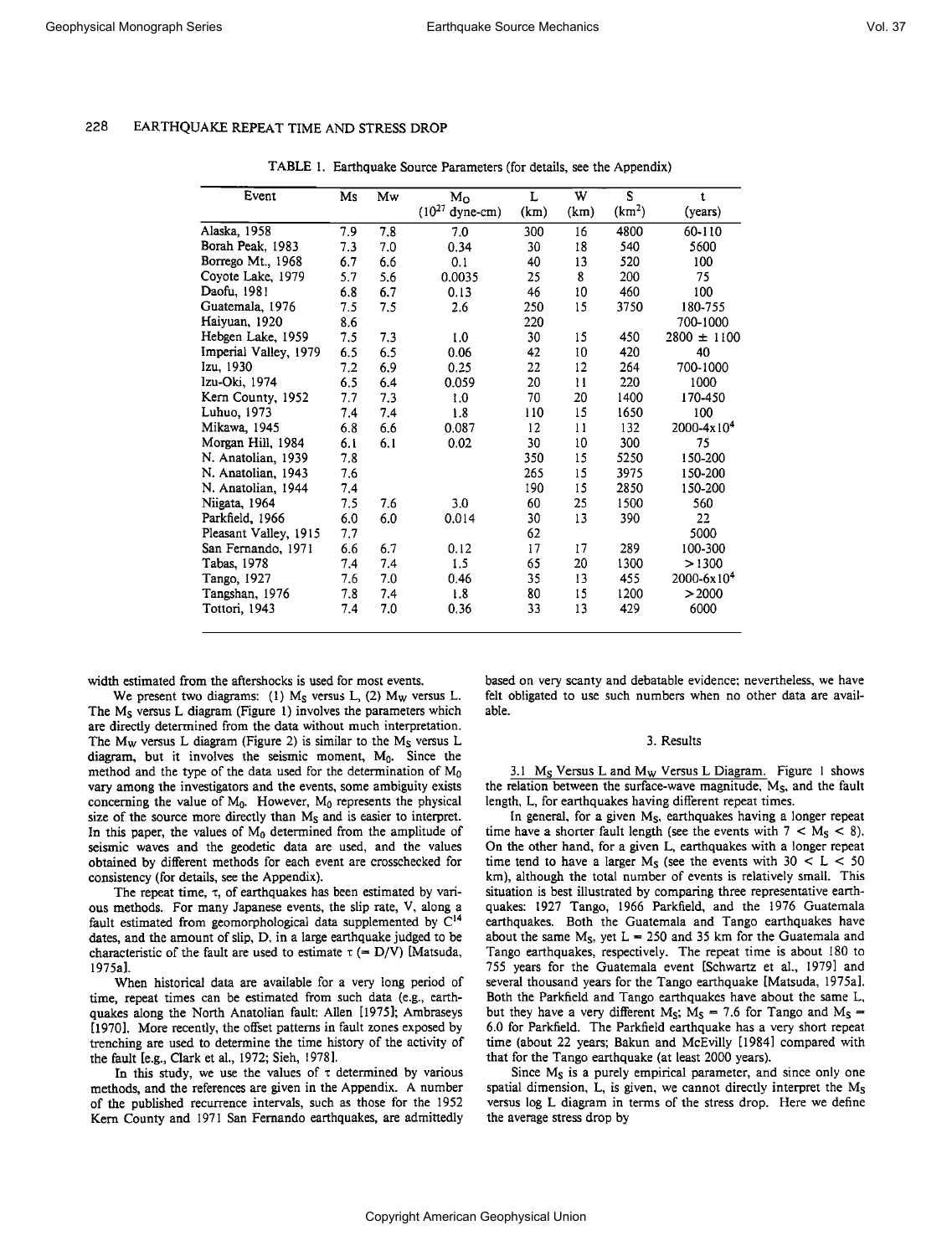

Fig. 1. The relation between the surface-wave magnitude, **Ms, and the fault length, L. The solid lines indicate the trend for a constant stress drop.** 

# $\overline{\Delta\sigma}$  =  $\int \Delta \sigma D dS / \int D dS$

where  $\Delta\sigma$  and  $D$  are the stress drop and the dislocation on the fault **plane, S, respectively. Following Kanamori [1977], the numerator can be written as 2Es where Es is the energy radiated in seismic waves. Although direct determinations of Es are seldom available, Gutenberg and Richter's [1956] magnitude-energy relation, log Es**   $= 1.5 M<sub>S</sub> + 11.8$ , is generally considered a good approximation for earthquakes with M<sub>S</sub> < 8. Using this relation, the above relation can **be written as** 

$$
\Delta \sigma = 2 \mu E_S / M_0 = 2 \times 10^{1.5M_s + 11.8} / L W \overline{D}
$$

where W is the width of the fault and  $\overline{D}$  is the average dislocation. If both W and D are proportional to L, log L  $\alpha$  (1.5/3)M<sub>S</sub> - (1/3) log<sub>Δ</sub> $\sigma$ . However, for large crustal earthquakes, W is more or less bounded by the thickness of the seismogenic zone, and would not  $increases$  as fast as L. If W and  $\overline{D}$  are fixed, then  $\log$ L  $\alpha$  (1.5M<sub>S)</sub> – log $\Delta\sigma$ . However, it is unlikely that both W and D stay completely constant as L increases. In fact, Scholz [1982] found that L  $\alpha \overline{D}$  for most crustal earthquakes. In this case, if the variation of W is small, logL  $\alpha$  (1.5/2)M<sub>S</sub> - (1/2)log $\Delta \sigma$ , which is **intermediate of the above two extreme cases. The solid lines in Figure 1 indicate the lines of constant stress drop for this intermediate case. The trend in Figure 1 indicates that the earthquakes having a longer repeat time have a higher average stress drop. Since the details of the scaling relations are unknown, these lines should not be given too much significance: they should be con-**

## **KANAMORI AND ALLEN 229**

**sidered as the reference to which the earthquake data are com**pared. A use of the other relations (e.g., log  $L \alpha$  0.5 M<sub>S</sub>, log  $L \alpha$  1.5 M<sub>s</sub>) does not affect the conclusion of this paper qualita**tively.** 

**Figure 2 shows the relation between Mw and L, which is essentially similar to Figure 1.** 

#### **4. Interpretation**

**Experimental studies on rocks and other materials demonstrate**  that the static friction between two surfaces generally increases as the time of stationary contact increases [e.g., Scholtz and Engelder, **1976; Shimamoto and Logan, 1984; Richardson and Nolle, 1976].**  Our results are consistent with these laboratory results, although the time scales involved are very different between laboratory and in**situ conditions.** 

**Many recent studies indicate that the displacement and the stress change on a fault plane are very, nonuniform in space. One of the best documented cases is the 1979 Imperial Valley, Califor**nia, earthquake for which a large number of near-field strong**motion records are available for detailed modeling. Hartzell and Helmberger [1982], Olson and Apsel [1982], Hartzell and Heaton [1983] and Archuleta [1984] made extensive analyses of this data set to determine the distribution of slip on the fault. Although the results obtained in these studies differ in detail, an important conclusion is that a major proportion of the slip is concentrated in an area which is much smaller than the total aftershock area. Hartzel!** 



**Fig. 2. The relations between the moment magnitude, Mw. and the fault length, L. The solid lines indicate the trend for a constant stress drop.**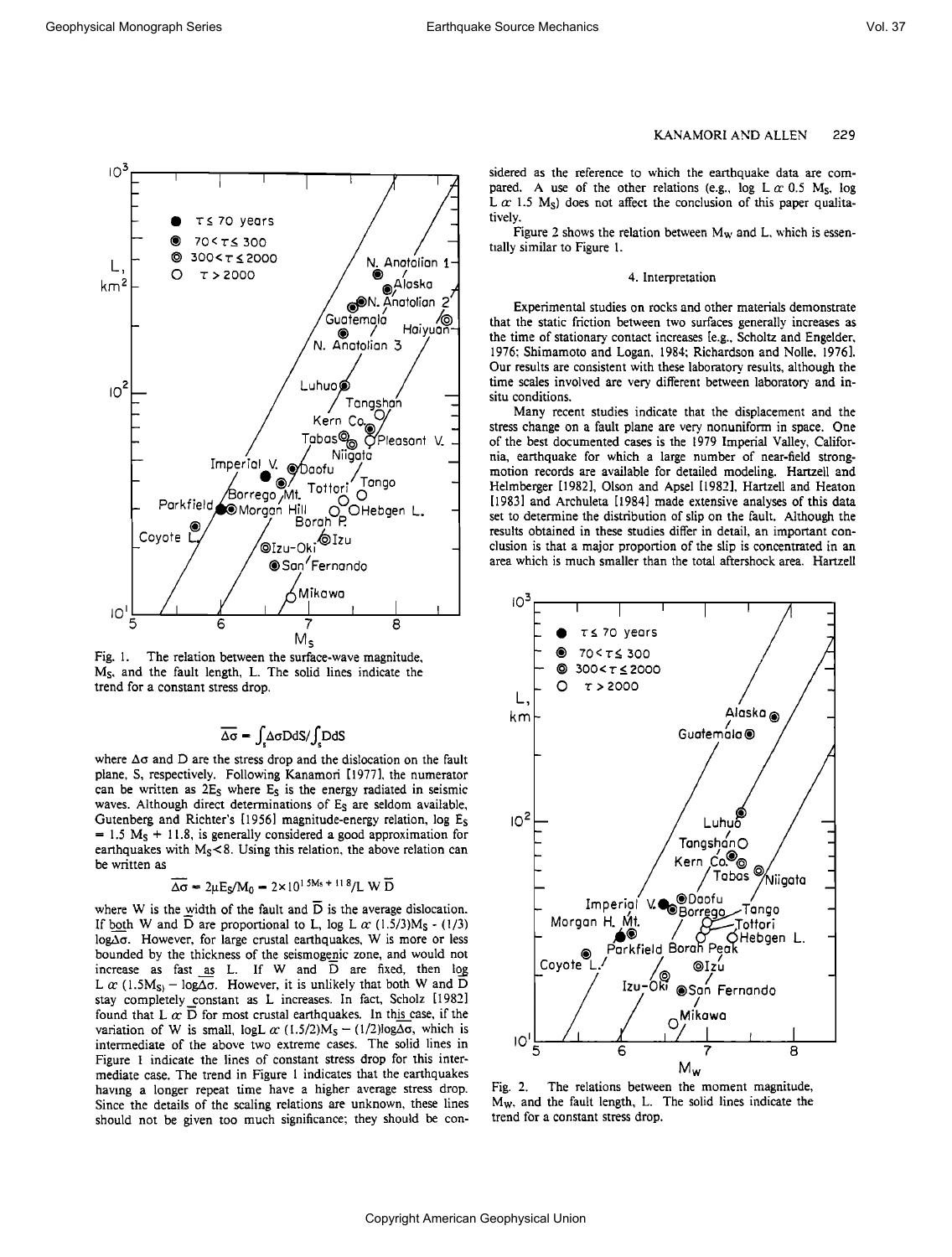**and Helmberger [1982] estimate that the average stress drop, Ao, is**  5 to 10 bars, but the local stress drop,  $\Delta\sigma_a$ , is about 200 bars.

**We assume that the area where a large amount of slip occurred is a strong spot on the fault plane, and will call it the (fault) asper**ity. Then the average strength of the fault and the average stress drop  $\Delta\sigma$  are proportional to the ratio,  $r_a$ , of the total area of the **asperity (or asperities, if more than one asperity exists) to the total area of the fault plane. In terms of this asperity model, our results can be interpreted that ra increases as the repeat time increases.** 

#### **5. Discussion**

**Kanamori and Anderson [1975] demonstrate that the average stress drop is higher for intraplate than interplate earthquakes. Since intraplate events have generally longer repeat times than interplate events, our result is essentially the same as that of Kanamori and Anderson [1975]. However, the distinction between "intraplate" and "interplate" is often ambiguous. The use of repeat time, or slip rate, as a parameter in the scaling relation provides a clearer physical basis.** 

**The present result suggests a scheme to estimate strong ground motions of intraplate events with very long repeat times such as those in the eastern United States. Boore [1983] used an to-square source model and successfully explained most essential features of strong ground motions of earthquakes in the western United States by scaling the spectrum with an appropriate stress scaling parame**ter,  $\Delta \sigma_s$ . To apply this method to regions such as the eastern **United States is difficult because no seismological data to estimate the stress parameter are available. In such a case, geological estimates of the length of a potential causative fault and the repeat time are the key parameters. Given the fault length and the repeat time, we can estimate, from Figure 1, the magnitude and the average stress drop of the expected event. Although the average stress drop and the stress scaling parameter are not necessarily the same, we may assume that they are proportional to each other, since both of them are related to the strength of the fault zone. Once the scaling parameter is estimated, Boore's [1983] method can be applied.**  For the  $\omega$ -square model, the corner frequency is proportional to  $\Delta \sigma_s^{1/3}$ , and the high-frequency acceleration spectral amplitude is proportional to  $\Delta \sigma_s^{2/3}$ . Hence, for a given seismic moment, a factor **of 5 difference in the stress drop suggests a factor of 3 difference in the acceleration spectral amplitude. A factor of 5 difference in the average stress drop is commonly seen between intraplate and interplate earthquakes. [Kanamori and Anderson, 1975; Scholz, 1982].** 

**However, the details of the source spectrum at high frequencies are still unknown. It is possible that the spectral shape is better**  represented by a model other than the  $\omega$ -square model. In that **case the above scaling is not appropriate.** 

**In general, faults with short repeat times have large slip rates and vice versa. Our results therefore can be restated that faster moving faults have smaller atios of asperity area to the total fault area. Although we do not have a direct evidence for this, it is**  instructive to consider the limiting cases where  $V\rightarrow 0$  or  $V\rightarrow \infty$ . When V becomes very large, the repeat time decreases. However, **at the same time, Ao decreases, and the earthquake would have creeplike character and the seismicity may be characterized by frequent small events without any large events. This situation may be compared to that along the transform faults in the East Pacific**  Rise which represent the fastest moving plate boundary ( $\approx 20$ **cm/year). The seismicity there is characterized by the absence of**  large earthquakes, although this may be partly due to their proxim**ity to the spreading center and to the relatively high-temperature lithosphere there. Along the transform faults in the Mid-Atlantic**  ridge where the slip rate is very low ( $\approx$  2 cm/year), relatively large **( Ms > 6) earthquakes occur occasionally. When V becomes very, small, the repeat time increases indefinitely and, at a certain point, the fault zone would cease to be seismogenic.** 

**The data set used in this study includes events with strike-slip, thrust and normal-fault mechanisms. It is possible that the average stress drop varies depending upon the fault type; most probably it is greatest for thrust events, least for normal-fault events, and intermediate for strike-slip events [e.g., Sibson, 1974]. No obvious trend is found, however, in the data set used here.** 

Ruff and Kanamori [1980] show that the strength of plate cou**pling at subduction zones generally increases with the convergence rate. This conclusion may appear to contradict the conclusion of the present paper. However, the conclusion of Ruff and Kanamori [1980] was for subduction-zone events for which the repeat time is within a very small range, 30 to 200 years, while the present model intends to explain the variation of the stress drop over a much wider range of the repeat time, 30 to several thousand years. The variation of stress drops within a narrow range of repeat time may be controlled by other factors, such as the fault geometry.** 

### **6. Conclusion**

**Existing data on source parameters of crustal earthquakes over a wide range of repeat times indicate that the earthquakes with long repeat times have higher average stress drops than those with short repeat times. The repeat time is therefore a useful parameter to scale seismic spectra.** 

**Recent studies [e.g., Hanks and McGuire, 1981; Boore, 1983] have shown that high-frequency strong motions in the western**  United States can be explained by an  $\omega$ -square source model if the **spectrum is scaled by an appropriate stress scaling parameter. To apply this method to regions where no seismological data are available, an estimate of the stress parameter is required. Our results (Figures 1 and 2) may be used to estimate it, if the fault length and the repeat time of a potential causative fault are estimated by geological methods.** 

#### **Appendix**

**Source parameters of the events used in this paper** 

**Alaska, July 10, 1958, 06:15:56, 59.3,-136.5** 

**Ms=7.9, m<sub>B</sub>=7.4 [Abe, 1981].** 

- Moment: Kanamori [1977] gives 2.9 x 10<sup>28</sup> dyne**cm, but this value is estimated from the rupture area, and is not reliable. Ando**  [1977] gives  $4 \times 10^{27}$  dyne-cm, and Ben-**Menahem [1977] gives**  $7 \times 10^{27}$  **dyne-cm.**
- L and W: From Kelleher and Savino [1975], L is **estimated to be about 300 km. W is assumed to be 16 km.**
- **z: Plafker et al. [1978] give two recurrence intervals: 110 years or less, and 60 years.**

**Borah Peak, October 28, 1983, 14:06:22.5, 44.03,-113.91** 

**Ms--7.3 ( NEIS )** 

- **Moment: Doser and Smith [1985] give 2.1 x 1026 dyne-cm from body waves. Tanimoto and Kanamori [1985] give 3.4 x 1026 dyne-cm from long-period surface waves.**
- L and W: Doser and Smith [1985] give L=21 km for the unilateral rupture length. L=30 **km is inferred from the aftershock area.**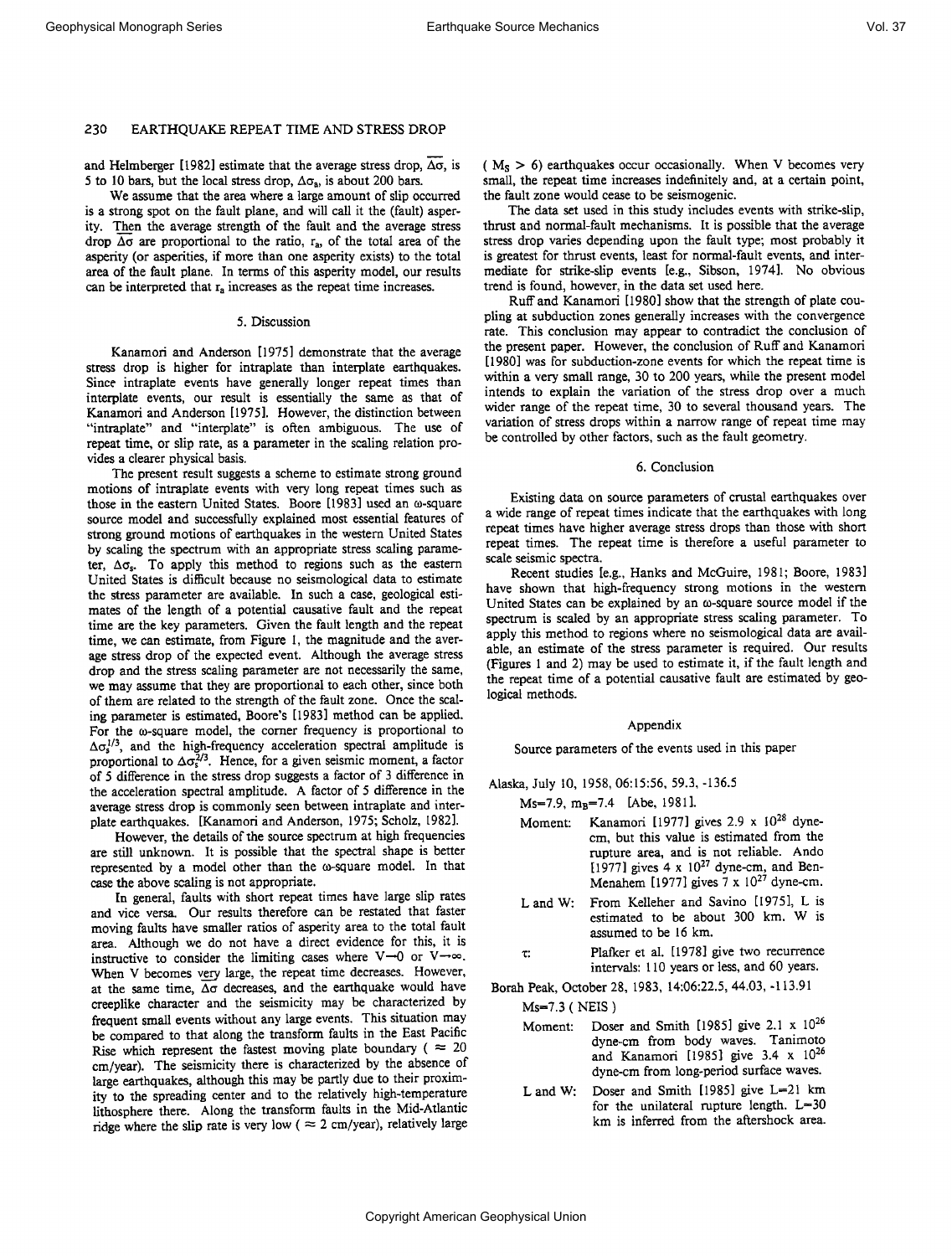**KANAMORI ANND ALLEN 231** 

**W is estimated to be 18 km from the depth of the main shock. Stein and Barrientos [1985] used L--21 to 35 km, and W--18 km, and obtained a geodetic**  moment of  $3.3 \times 10^{26}$  dyne-cm.

**z: Scott et al. [I985] state that the last dis**placement occurred between  $4320 \pm 130$ **and 6800 years ago. This estimate is based on radiometric dating. Salyard [1985] estimates it to be 5600 years on the basis of scarp geomorphology.** 

**Borrego Mountain, April 9, 1968, 02:28;59.1, 33.19, -ll6.13** 

Ms=6.7 [Kanamori and Jennings, 1978].

- Moment: 1.1x10<sup>26</sup> dyne-cm from body waves [Bur**dick and Mellman, 1976] and surface waves [Butler, 1983].**
- L and W: L=38 km from the aftershocks during the **first 22 hours [Allen and Nordquist, 19721. L-•40 km from the aftershocks during the period from April 12 to April 18 [Hamilton, 1972]. W is estimated to be 13 km from Hamilton [1972].**
- **z: Sharp [19811 gives a range 30 to 860 years, but states that, if the magnitude and displacement of the 1968 event are typical, approximately one such event per century at a given point is predicted.**
- **Coyote Lake, August 6, 1979, 17:05:22.3, 37.11,-121.53 Ms--5.7 (NEIS)** 
	- Moment:  $M_0=6$  x  $10^{24}$  dyn-cm [Uhrhammer,
		- 1980].  $M_0$ = 3.5 x 10<sup>24</sup> dyne-cm [Liu and **Helmberger, 1983].**
	- L and W: L=25 km [Lee et al., 1979]. L=23 km [Uhrhammer, 1980]. W=8 km is con**sidered appropriate.**
	- **z: Bakun et al., [1984] estimate the recurrence interval to be about 75 years.**
- **Daofu, January 23, 1981, 21:13:51.7, 30.927, 101.098**

 $Ms=6.8$  (NEIS)

- Moment:  $M_0=1.3 \times 10^{26}$  dyne-cm [Zhou et al., **1983a].**
- L and W: From the aftershock data, L=46 km, **W--10 km [Zhou et al., 1983a].**
- **z: There is no paleoseismological work on the Xianshuihe fault. The estimate of**  slip rate (5 to 10 mm/year, Tang et al. **[I 984] and historical seismicity indicate a recurrence interval of about 100 years.**

**Guatemala, February 4, 1976, 09:01:42.2, 15.27,-89.25** 

Ms=7.5, mb=5.8

- **Moment: Kanamori and Stewart [1978] obtained**  2.6 x 10<sup>27</sup> dyne-cm from long-period sur**face waves. This value is consistent with the geodetic data [Lisowski and Thatcher, 19811.**
- L and W: L=250 km from the aftershock area **[Langer et al., 1976]. The extent of the surface break is about 190 km [Plafker,**

**1976]. W is estimated to be 15 km from the aftershock distribution given by Langer et al. [1976].** 

**z: 180 to 755 years [Schwartz et al., 1979] Schwartz (1985) suggests an interval of 425 to 725 years between the 1976 earthquake and the previous event along the Motagua fault.** 

**Haiyuan, December 16, 1920, 12:05:48, 36., 105.** 

Ms=8.6, m<sub>B</sub>=7.9 [Abe, 1981].

- L and W: L=220 km is given by Deng et al. [1985]. **W is not given.**
- **r: 700 to 1000 years (personal communication, Qidong Deng, 1985).**
- **Hebgen Lake, August 18, 1959, 06:37:15, 44.7, -110.8 Ms=7.5, m<sub>R</sub>=7.3 [Abe, 1981].** 
	- Moment: Doser [1985] gives 1 x 10<sup>27</sup> dyne-cm **from body waves. Geodetic data indicate 1.35 x 1027 dyne-cm [Savage and Hastie, 19661.**
	- L and W: Doser [1985] gives L=28 km for the uni**lateral rupture length. Savage and Hastie [1966] used 30 km. From the focal depth**  and the geodetic data, W=15 km is con**sidered appropriate.**
	- $\tau$ : 3250  $\pm$  850 years [Nash, 1981], 2800  $\pm$ **1100 years [Nash, 1984].**

**Imperial Valley, October 15, 1979, 23:16:53.4, 32.61, -115.32** 

**Ms--6.9 is given by NEIS, but this value is strongly influenced by European data. If a proper azimuthal**  average is taken Ms=6.5, which is considered to be **more appropriate.** 

- Moment:  $M_0=6$  x  $10^{25}$  dyne-cm from surface **waves [Kanamori and Regan, 1982], and M0--5 x 102s dyne-cm from strongmotion data [Hartzell and Helmberger, 1982].**
- L and W: L=42 km determined by the distance **between the epicenter and the cluster near Brawley [Johnson and Hutton, 1982]. W is assumed to be I0 km.**

**•: 39 years assumed.** 

**Izu, November 25, 1930, 19:02:47, 35.0, 139.0** 

Ms=7.2, m<sub>B</sub>=6.8 [Abe, 1981].

- **Moment: M0•2.7 X I026 dyne-cm [Abe, 1978]. Kanamori and Anderson [l 975] give 2.4 x 1026 dyne-cm as the average of**  Kasahara [1957] and Chinnery [1964].
- L and W: L=22 km and W=12 km [Abe, 1978]. **Kanamori and Anderson [1975] give L x**  W=240 km<sup>2</sup> as the average of Kasahara [1957], Chinnery [1964], and Iida **[1959].**
- **z: 700 to I000 years [Tanna Fault Trenching Research Group, 1983].**

**Izu-Oki, May 08, 1974, 23:33:25.2, 34.6, 138.8**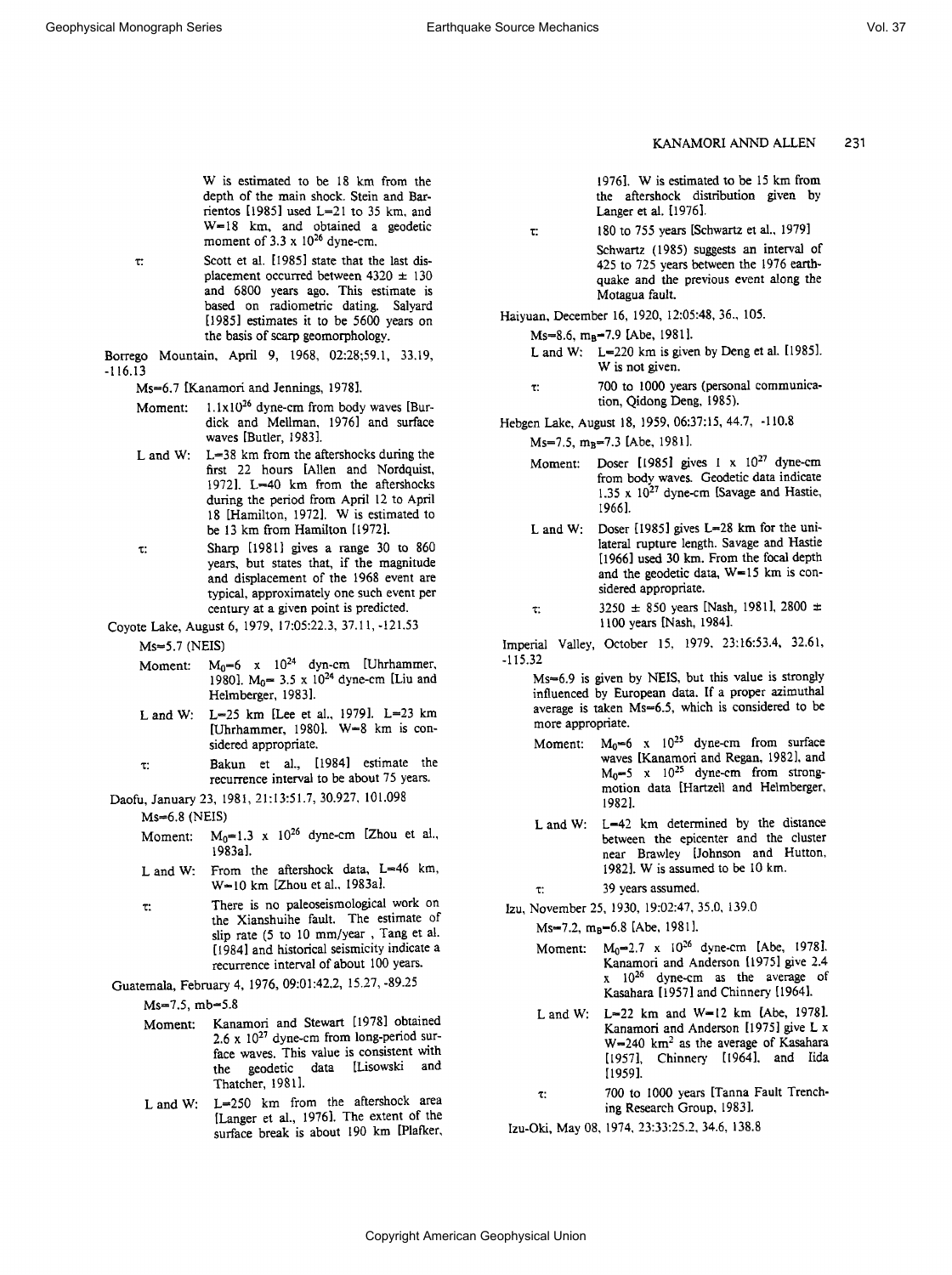**Ms•6.5 ( NEIS )** 

- **Moment:** M<sub>0</sub>=5.9 x 10<sup>25</sup> dyne-cm [Abe, 1978].
- L and W: L=20 km, W=11 km [Research Group **for Aftershocks, 1975 , quoted in [Abe, 19781].**
- **z: 1000 years [Matsuda, 1975, Matsuda, i977].**
- **Kern County, July 21, 1952, 11:52:14, 35.0, -119.02**

**Ms--7.7 [Kanamori and Jennings, 1978]. Abe [198!] gives 7.8.** 

- **Moment: Kanamori and Anderson [1975] give 2 x 10 27 dyne-cm from Kanamori's unpublished result. Ben-Menahem [ 1977] gives**  0.84 x 10<sup>27</sup> dyne-cm. Stein and Thatcher  $[1981]$  give  $0.84 \times 10^{27}$  dyne-cm from geodetic data. M0=1 x 10<sup>27</sup> dyne-cm **seems appropriate.**
- **Land W: From Benioff [1955] and Stein and Thatcher [1981], L=70 km, and W-20 km are considered appropriate.**
- **z: 170 to 450 years [Stein and Thatcher, 1981].**
- **Luhuo, February 6, 1973, 10:37:10.1, 31.4, 100.6** 
	- **Ms-•7.4 ( NEIS )**
	- **Moment:**  $M_0=1.8$  x  $10^{27}$  dyne-cm [Zhou et al., **198361.**
	- L and W: From the aftershocks L=110 km, and **W-- 15 km [Zhou et al., 1983b].**
	- **z: See the description for the Daofu earthquake.**
- **Mikawa, January 12, 1945, 18:38:26, 34.75, 136.75** 
	- Ms-6.8, m<sub>B</sub>-7.2 [Abe, 1981].
	- Moment: Ando [1974] gives M<sub>o</sub>=8.7 x 10<sup>25</sup> dyne**cm from geodetic data.**
	- L and W: L=12 km and W=11 km [Ando, 1974].
	- $\tau$ : Matsuda [1977] gives 2 to 4 x 10<sup>4</sup> years; **however, Matsuda [1982, written communication] states that this value is subject to large uncertainty. According to**  Matsuda,  $\tau$  > 2000 years.
- **Morgan Hill, April 24, 1984, 21:15:19.0, 37.32, -121.70** 
	- Ms-6.1, mb=5.7
	- **Moment: 2.0 x 1025 dyne-cm [Ekstrom, 1985]. This value agrees well with that determined from long-period Rayleigh waves recorded by the IDA network, 2.3 x 1025 dyne-cm.**
	- **L and W: The aftershock area determined by Cock**erham and Eaton [1985] indicate L=30 **km, and W• 10 km.**
	- **z: Bakun et al. [1984] estimate the recurrence time to be approximately 75 years.**
- **N. Anatolian 1, December 26, 1939, 23:57:21, 39.5, 38.5** 
	- Ms=7.8, m<sub>R</sub>=7.7 [Abe, 1981].
		- **L and W: L--350 km Slemmons [1977]. W--15 km assumed.**
- **z: 200 years [Allen, 1975]. 150 years [Ambraseys, 1970].**
- **N. Anatolian 2, November 26, 1943, 22:20:36** 
	- Ms=7.6, m<sub>B</sub>=7.3 [Abe, 1981].
		- L: L=265 km [Slemmons, 1977], W=15 km **is assumed.**
		- **z: 200 years [Allen, 1975]. t--150 years [Ambraseys, 1970].**
- **N. Anatolian 3, February I, 1944, 03:22:36, 41.5, 32.5** 
	- **Ms=7.4, m•=7.5** 
		- L: L=190 km [Slemmons, 1977], W=15 km **is assumed.**
		- **z: 200 years [Allen, 1975]. 150 years [Ambraseys, 1970].**
- **Niigata, June 16, 1964, 04:01:40, 38.4, 139.3** 
	- **Ms=7.5 [Abe, 1981 ].** 
		- **Moment:**  $M_0=3$  x  $10^{27}$  dyne-cm [Aki, 1966], Mo0=3.2 x 10<sup>27</sup> dyne-cm [Abe, 1975].
		- L and W: L=60 km [Kayano, 1968], W=25 km ( **estimated from the vertical extent of the aftershock area, Kayano [1968]. Abe [1975] estimated LxW to be 80 x 30 km 2 from geodetic data.**
		- **z: 560 years [Nakamura et al., 1964].**
- **Parkfield, June 28, 1966, 04:26:14, 35.92, -120.53**

Ms=6.0 [Kanamori and Jennings, 1978].

- **Moment: Purcaru and Berckhemer [1982] give 1.4 x 1025 dyne-cm as the average of 6 determinations.**
- **Land W: L-30 km, W•-13 km [Eaton et al., 1970].**
- **z 22 years [Bakun and McEvilly, 1984].**
- **Pleasant Valley, October 3, 1915** 
	- **Ms--7.7, m•--7.3** 
		- L and W: L=62 km [Slemmons, 1977].
		- **5000 years [Wallace [1984]; and private communication, 1985].**
- **San Fernando, February 9, 1971, 14:00:41.8, 34.41, 118.4 Ms--6.6 [Kanamori and Jennings, 1978].** 
	- **Moment: Kanamori and Anderson [1975] give 1.2 x 10 27 dyne-cm as the average of 8 determinations. Heaton and Helmberger**  [1979] give 1.4 x 10<sup>26</sup> dyne-cm.
	- **L and W: L=20 km, and W-20 km [Allen et al., 1971 ]. Kanamori and Anderson [1975]**  give  $17 \times 17$  km<sup>2</sup> as an average.
	- **z: !00-300 years [Bonilla, 1973].**

**Tabas, September 16, 1978, 15:36:56, 33.39, 57.43** 

- **Ms--7.4 ( NEIS, 12 observations )**
- Moment:  $M_0=1.5 \times 10^{27}$  dyne-cm [Niazi and **Kanamori, 1981 ].**
- **L and W: L=65 km from the aftershock area [Ber**berian, 1979]. W=20 km is used from **figure 2 of Berberian [1979 ].**

**z:z> 1100 years [Berberian, 1979].**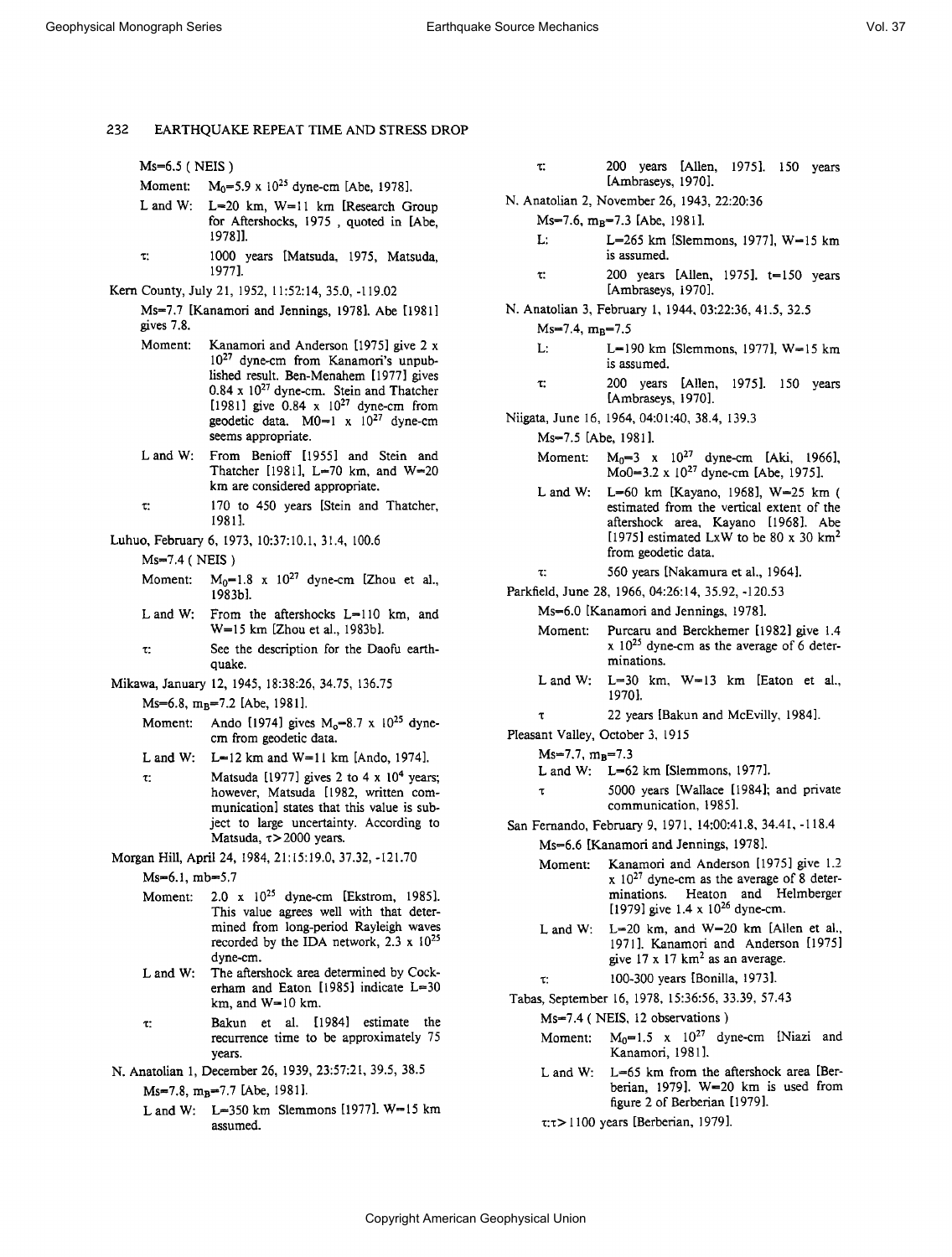**Tango, March 7, 1927, 09:27:36, 35.75, 134.75** 

Ms=7.6, m<sub>B</sub>=7.6 [Abe, 1981].

- **Moment: Kanamori and Anderson [1975] give**   $M_0$ =4.6 x  $10^{26}$  dyne-cm on the basis of **Kasahara [1957] and Kanamori [1973].**
- **L and W: L=35 km is from the aftershock area determined by Nasu [1935]. W--13 to 15 km is used by Kasahara [1957] and Kanamori [1973] to interpret the geodetic data.**
- $\tau$ : Matsuda [1977] gives 3 to 6 x 10<sup>4</sup> vears. **However, Matsuda (written communication, 1982 ) states that this value is very uncertain. Matsuda believes that it is longer than 2000 years.**
- **Tangsham July 27, 1976, 19:42:54, 39.6, 117.9**

**Ms=7.8 [Abe, 1981], NEIS gives 7.9** 

- Moment:  $M_0=1.8 \times 10^{27}$  dyne-cm [Butler et al., **1979].**
- L and W: Butler et al. [1979] give L=140 km en **the basis of the extent of the aftershock area determined from teleseismic data. However, this is probably an overestimate because of the errors involved in teleseismic data. Chinese local data indi**cate L=80 km, if the aftershocks of the largest aftershock are removed. W=15 **km is assumed.**
- **z: Since there seems to have been no historical earthquake on the same fault, the recurrence interval is probably more than 2000 years.**
- **Tottori, September 10, 1943, 08:36:53, 35.25, 134.00**

Ms-7.4, m<sub>B</sub>-7.1 [Abe, 1981].

- Moment: M<sub>0</sub>=3.6 x 10<sup>26</sup> dyne-cm [Kanamori, **19721.**
- L and W: L=33 km is estimated from the aft**ershocks located by Omote [1955]. Kanamori [1972] used L=33 km and**  W=13 km to interpret the geodetic data.
- **z: Matsuda [1977] gives 2 to 6 x 104 years. However, Matsuda ( written communication, 1982 ) states that this value is very uncertain. Matsuda believes that z>2000 years. Okada et al. [19811 give 4000 to 8000 years. Tsukuda [1984] gives 6000 years.**

**Acknowledgements. We thank T. Heaton, S. Honda, T. Matsuda, J. Pechmann, David Schwartz, K. Sieh, and S. Wesnousky for discussion and comments on the manuscript. This research was partially supported by U.S. Geological Survey contracts 14- 08-0001-G-979 and 14-08-0001-21981. Contribution number 4245, Division of Geological and Planetary. Sciences, California Institute of Technology, Pasadena, California 91125.** 

#### **References**

**Abe, K., A fault model for the Niigata earthquake of 1964, J. Phys. Earth, 23, 349-366, 1975.** 

#### **•KANAMORI AND ALLEN 233**

- **Abe, K., Dislocations, source dimensions and stresses associated with earthquakes in the Izu peninsula, Japan, J. Phys. Earth, 26, 253-274, 1978.**
- **Abe, K., Magnitude of large shallow earthquakes from 1904 to 1980, Phys. Eartit Planet. Inter., 27, 72-92, 1981.**
- Aki, K., Generation and propagation of G waves from the Nii**gata earthquake of June 16, 1964. Part 2. Estimation of earthquake moment, from the G wave spectrum, Bull. Earthquake Res. Inst. Tokyo Univ., 44. 73-88, 1966.**
- Allen, C. R., Geological criteria for evaluating seismicity, Geol. **Soc. Am. Bull., 86, 1041-1057, 1975.**
- **Allen, C. R., and J. M. Nordquist, Foreshock, main shock, and**  larger aftershocks of the Borrego Mountain earthquake, **The Borrego Mountain Earthquake of April 9, I968, U.S.**  Geol. Sur. Prof. Pap., 787, 16-23, 1972.
- **Allen, C. R., G. R. Engen, T. C. Hanks, J. M. Nordquist, and W. R. Thatcher, Main shock and larger aftershocks of the San Fernando earthquake, February 9 through March 1, 1971, L•.S. Geol. Stir. Prof Pap., 733, 17-20, 1971.**
- **Ambraseys, N. N., Some characteristic features of the Anato**lian fault zone, Tectonophysics, 9, 143-165, 1970.
- **Ando, M., Faulting of the Mikawa earthquake of 1945, Tectonophysics, 22, 173-186, 1974.**
- Ando, M., Slip rates and recurrence times from analysis of **major earthquakes on Pacific-North American plate boundary in western North America, EOS. Trans. AGU, 58, 438, 1977.**
- Archuleta, R. J., A faulting model for the 1979 Imperial Valley **earthquake, J. Geophys. Re3'., 89, 4559-4585, 1984.**
- **Bakun, W. H., and T. V. McEvilly, Recurrence models and**  Parkfield, California, earthquakes, J. Geophys. Res., 89, **3051-3058, 1984.**
- **Bakun, W. H., Clark, M. M., Cockerham, R. S., Ellsworth, W. L., Lindh, A. G., Prescott, W. H., Shakal, A. F., and Spud**ich, P., The 1984 Morgan Hill, California, earthquake, Sci**ence, 225, 288-291, 1984.**
- **Ben-Menahem, A., Renormalization of the magnitude scale, Phys. Earth Planet. Inter., 15. 315-340, 1977.**
- **Ben-Menahem, A., and M. N. Toksoz, Source mechanism**  from spectrum of long-period surface waves, 2. The Kam**chatka earthquake of November 4, 1952, J. Geophys. Res., 68, 5207-5222, 1963.**
- **Benioff, H., Mechanism and strain characteristics of the White Wolf fault as indicated by the aftershock sequence, in**  Earthquakes in Kern County, California, During 1952, **edited by G. B. Oakesshott pp. 199-202, Division of Mines, State of California, 1955.**
- Benioff, H., Movements on major transcurrent faults, in Continental Drift, edited by S.K. Runcorn, pp. 103-134, **Academic Press, London, 1962.**
- Berberian, M., Earthquake faulting and bedding thrust associ**ated with the Tabas-e- Golshan (Iran) earthquake of September 16, 1978, Bull. Seismol. Soc. Am., 69, 1861-1887, 1979.**
- **Berbefian, M., 1. Asudeh, R. G. Bilham, C. H. Scholz, and C. Soufieris, Mechanism of the main shock and the aftershock study of the Tabas-Golshan (Iran) earthquake of September**  16, 1978: A preliminary report, *Bull. Seismol. Soc. Am.*, **69, 1851-1859, 1979.**
- **Bonilla, M. G., Trench exposures across surface fault ruptures associated with the San Fernando earthquake, in San Fer**nando earthquake of February 9, 1971, edited by L. M. **Murphy, pp. 173-182, NOAA, Washington, D.C., Vol. 3, 1973.**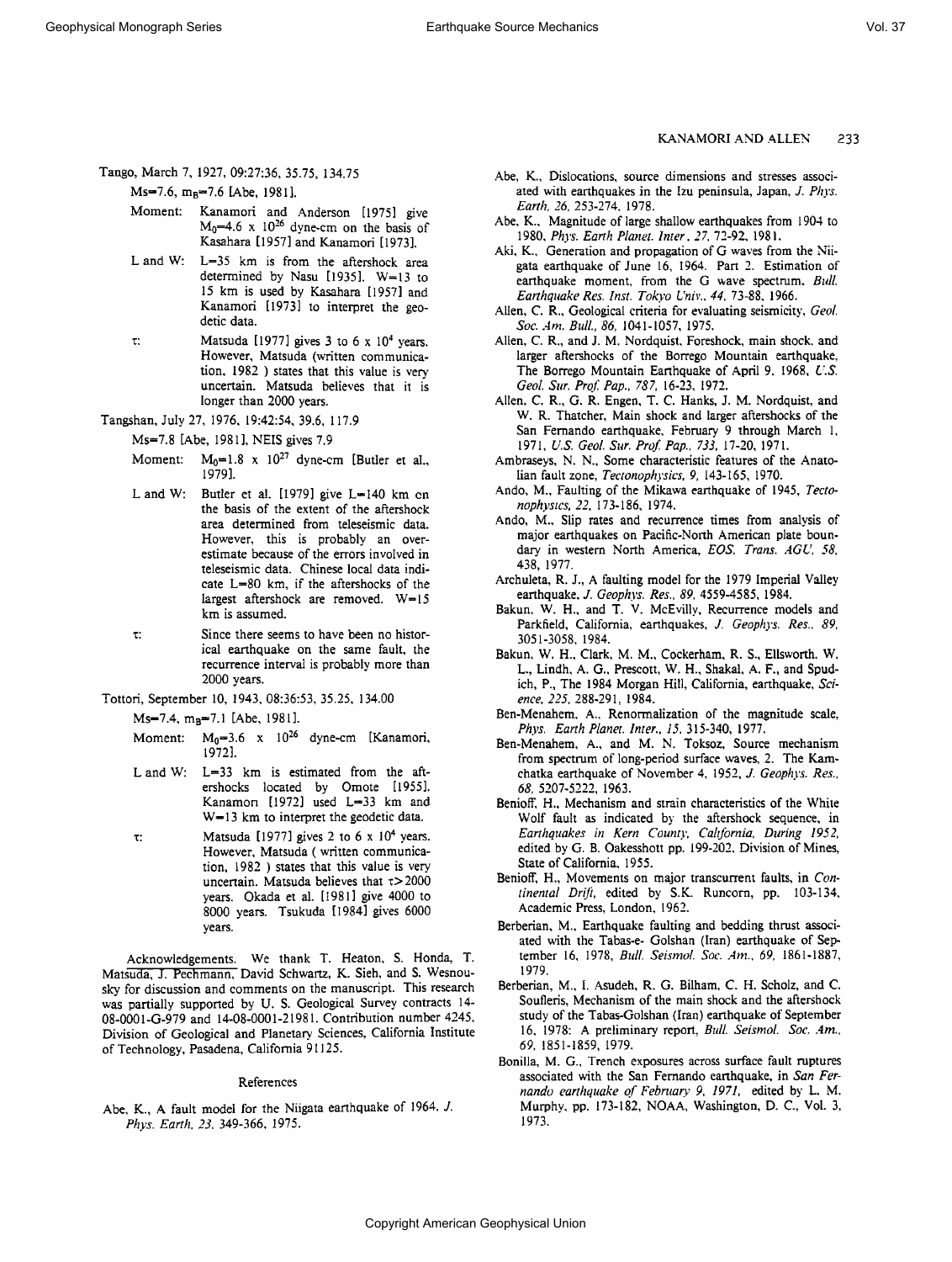- **Boore, D. M., Stochastic simulation of high-frequency ground motions based on seismological models of the radiated spectra, Bull. Seismol. Soc. Am., 54, 1865-1894, 1983.**
- **Burdick, L. J., and G. R. Mellman, Inversion of the body waves from the Borrego mountain earthquake to the source mechanism, Bull. Seismol. Soc. Am., 66, 1485-1499, 1976.**
- **Butler, R., Surface wave analysis of the 9 April 1968 Borrego Mountain earthquake, Bull. Seismol. Soc. Am., 73, 879- 883, 1983.**
- **Butler, R., G. S. Stewart, and H. Kanamori, The July 27, 1976 Tangsham China earthquake- A complex sequence of intraplate events, Bull. Seismol. Soc. Am., 69, 207-220, 1979.**
- Chinnery, M. A., The strength of the earth's crust under hor**izontal shear stress, J. Geophys. Res., 69, 2085-2089, 1964.**
- **Clark, M. M., A. Grantz, and M. Rubin, Holocene activity of the Coyote Creek fault as recorded in sediments of Lake Cahuilla, U.S. Geol. Surv. Prof Pap., 787, 190-207, 1972.**
- **Cockerham, R. S., and J.P., Eaton, The April 24, 1984 Morgan Hill earthquake and its aftershocks: April 24 through September 30, 1984, in The I984 Morgan Hill, California Earthquake, edited by J. H. Bennett and R. W. Sherburne, pp. 215-236, California Department of Conservation, Sacramento, Calif., 1985.**
- **Deng Q., Chen S., Song F., Zhu S., Wang Y., Zhang W., Jiao D., P. Molnar, B.C. Burchfiel, I. Ryoden, and Zhang P., The behavior and formation mechanism of Nanxihuashan fault zone and Haiyuan earthquake fault of 1920 in China, paper presented at the 5th Ewing Symposium on Earth**quake Source Mechanics, May 20-24, 1985, Harriman, N. **Y., 1985.**
- **Doser, D., Source parameters and faulting processes of the 1959 Hebgen Lake, Montana earthquake sequence, J. Geophys. Res., 90, 4537-4556, 1985.**
- **Doser, D., and R. B. Smith, Source parameters of the October 28, 1983, Borah Peak, Idaho, earthquake from body wave analysis, Bull. Seismol. Soc. Am., 75, in press, 1985.**
- **Eaton, J.P., M. E. O'Neil, and J. N. Murdock, Aftershocks of the 1966 Parkfield-Cholame, California, earthquake: A detailed study, Bull. Seismol. Soc. Am., 60, 1151-1197, 1970.**
- Ekstrom, G., Centroid-moment tensor solution for the April **24, 1984 Morgan Hill, California, earthquake, in The 1984 Morgan Hill, California Earthquake, edited by J. H. Bennett and R. W. Sherburne, pp. 209-213, California Department of Conservation, Sacramento, Calif., 1985.**
- **Gutenberg, B., and C. F. Richter, Earthquake magnitude, intensity, energy and acceleration, Bull. Seismol. Soc. Am., 105-145, 1956.**
- **Hamilton, R. M., Aftershocks of the Borrego Mountain earthquake from April 12, 1968, The Borrego Mountain Earthquake of April 9, 1968, U.S. Geol. Sur. Prof Pap., 787, 31- 54, 1972.**
- **Hanks, T. C., and R. K. McGuire, The character of high frequency strong ground motion, Bull. Seismol. Soc. Am., 7I, 2071-2095, !981.**
- **Hartzell, S. H., and T. H. Heaton, Inversion of strong ground motion and teleseismic waveform data for the fault rupture history of the 1979 Imperial Valley, California, earthquakes, Bull. Seismol. Soc. Am., 73, 1553-1583, 1983.**
- **Hartzell, S., and D. V. Helmberger, Strong-motion modeling of the Imperial Valley earthquake of 1979, Bull. Seismol. Soc. Am., 72, 571-596, 1982.**
- **Heaton, T. H., and D. V. Helmberger, Generalized ray models**

**of the San Fernando earthquake, Bull. Seismol. Soc. Am., 69, 1311-1341, 1979.** 

- **Iida, K., Earthquake energy and earthquake fault, J. Earth. Sci., Nagoya Univ., 7, 98-107, 1959.**
- **Johnson, C. E., and L. K. Hutton, Aftershocks and preearthquake seismicity, The Imperial Valley, California, Earth**quake of October 15, 1979, U. S. Geol. Sur. Prof. Pap., **1254, 59-76, pp. 451, 1982.**
- **Kanamori, H., Determination of effective tectonic stress associated with earthquake faulting. The Tottori earthquake of 1943, Phys. Earth Planet. Inter., 5, 426-434, 1972.**
- **Kanamori, H., Mode of strain release associated with major earthquakes in Japan, Ann. Rev. Earth Planet. Sci., 1, 213- 239, 1973.**
- **Kanamori, H., The energy release in great earthquakes, J. Geophys. Res., 82, 2981-2876, 1977.**
- **Kanamori, H., and D. L. Anderson, Theoretical basis of some empirical relations in seismology, Bull. Seismol. Soc. Am., 65, 1073-1095, 1975.**
- **Kanamofi, H., and J. W. Given, Use of long-period surface waves for rapid determination of earthquake-source parameters, Phys. Earth Planet. Inter., 27, 8-31, 1981.**
- **Kanamori, H., and P. C. Jennings, Determination of local**  magnitude M<sub>L</sub>, from strong motion accelerograms, Bull. **Seismol. Soc. Am., 68, 471-485, 1978.**
- Kanamori, H., and J. Regan, Long-period surface waves gen**erated by the Imperial Valley earthquake of 1979, in The Imperial Valley California earthquake of October I5, I979, pp. 55-58, U.S. Geol. Sur. Prof. Pap., I254, 1982.**
- **Kanamofi, H., and G. S. Stewart, Seismological aspects of the Guatemala earthquake of February 4, 1976, J. Geophys. Res., 83, 3427-3434, 1978.**
- **Kasahara, K., The nature of seismic origins as inferred from seismological and geodetic observations, 1, Bull. Earthquake Res. Inst. Tokyo Univ., 35, 473-532, 1957.**
- **Kayano, I., Determination of origin times, epicenters and focal depths of aftershocks of the Niigata earthquake of June 16,**  1964, Bull. Earthquake Res. Inst. Tokyo Univ., 46, 223-**269, 1968.**
- **Kelleher, J., and J. Savino, Distribution of seismicity before large strike slip and thrust-type earthquakes, J. Geophys. Res., 80, 260-271, 1975.**
- Langer, C. J., J. P. Whitcomb, and A. Aburto Q., Aftershocks from local data, The Guatemalan earthquake of February 4, 1976, A Preliminary Report, U. S. Geol. Sur. Prof. Pap., **1002, 30-37, 1976.**
- **Lee, W. H. K., D. G.Herd, V. Cagnetti, W. H. Bakun, and A. Rapport, A preliminary study of the Coyote Lake earthquake of August 6, 1979 and its major aftershocks, U.S. Geol. Sur., Open File Rep., 79-1621, 1979.**
- **Lisowski, M., and W. Thatcher, Geodetic determination of horizontal deformation associated with the Guatemala earthquake of 4 February 1976, Bull. Seismol. Soc. Am., 7I, 845-856, 1981.**
- **Liu, H-L., and D. V. Helmberger, The near-source ground motion of the 6 August 1979 Coyote Lake, California, earthquake, Bull. Seismol. Soc. Am., 73, 201-218, 1983.**
- **Matsuda, T., Magnitude and recurrence interval of earthquakes from a fault, J. Seismol. Soc. Jpn., 28, 269-282, 1975a.**
- **Matsuda, T., Active fault assessment for Irozaki fault system, Izu Penninsula (in Japanese), in Research Report on Investigation of the Damage Caused by the 1974 Izu-Hanto-Oki Earthquake, pp. 121-125, Earthquake Res. Inst. Tokyo Univ., Tokyo, 1975b.**